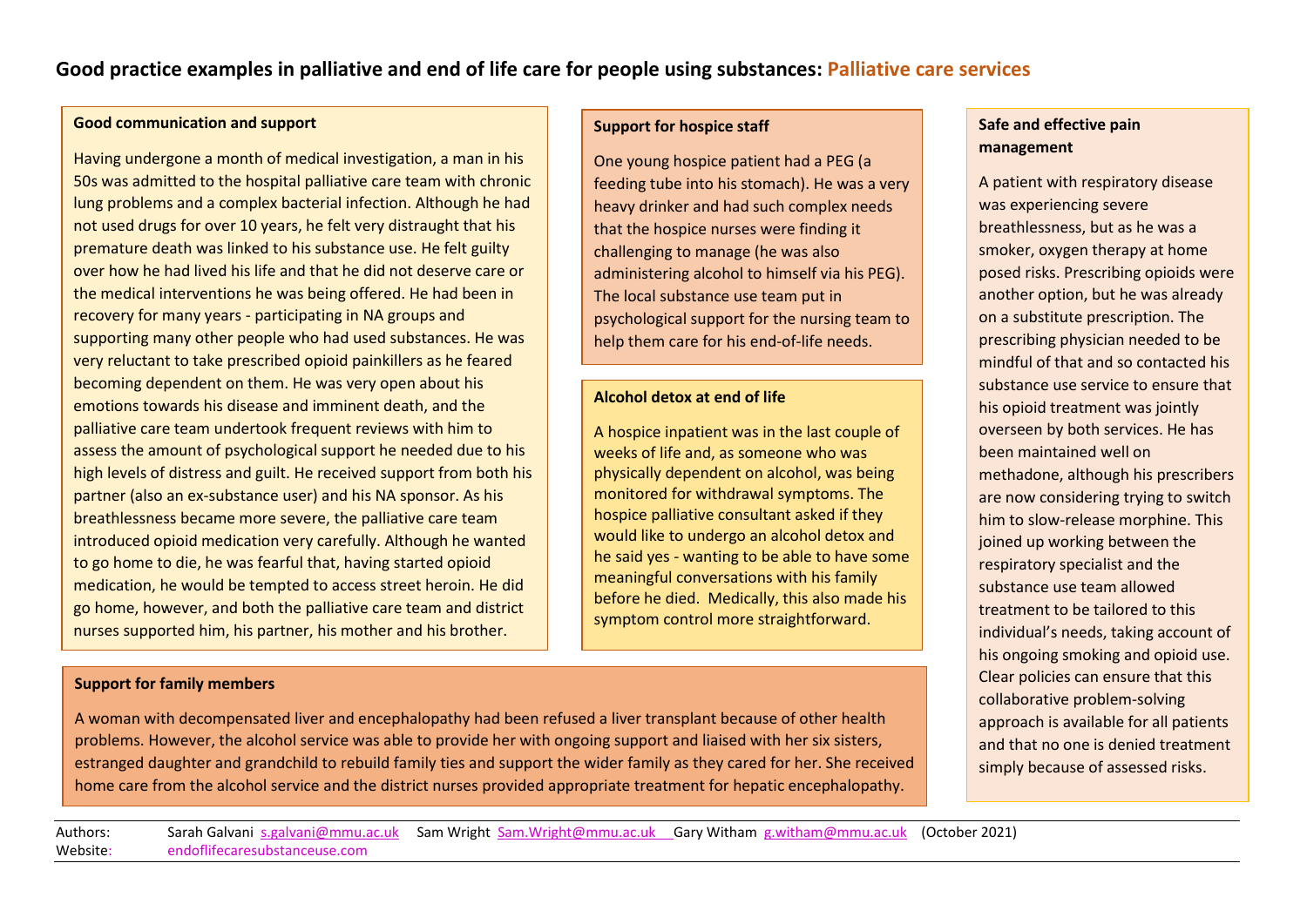## **Good practice examples in palliative and end of life care for people using substances: Substance use services**

### **Joint prescribing practice**

A community MacMillan nurse has started working with a medical consultant from a substance use service to give clear opioid prescribing advice to hospices - to ease referrals of people using substances into palliative care and hospice services.

### **In-reach working**

A medical director of a substance use service was asked to visit a hospice where a woman with rectal cancer was a patient. The woman smoked heroin and was insistent on continuing to do so. The nurses did not know how to manage this but knew that she could not use illegal drugs on their premises. The Medical Director was able to alleviate the nurses' concerns and encouraged them to allow the woman to remain as an inpatient, whilst leaving the hospice for short periods to smoke.

#### **Authors:**

Sarah Galvani [s.galvani@mmu.ac.uk](mailto:s.galvani@mmu.ac.uk)  Sam Wright [Sam.Wright@mmu.ac.uk](mailto:Sam.Wright@mmu.ac.uk)  Gary Witham [g.witham@mmu.ac.uk](mailto:g.witham@mmu.ac.uk) (October 2021)

Website: endoflifecaresubstanceuse.com

#### **Dedicated health assessments**

Example 1: One community drug service has among its team a practitioner who trained as a Registered General Nurse. This person has taken on the role of assessing service users across the whole service whose physical health is deteriorating. Colleagues who have concerns about the people they are working with can ask this person to do a joint visit with them where he can then provide a more thorough assessment of their client's physical health support needs.

Example 2: A substance use service in Liverpool has introduced on-site systematic hepatitis C screening for their service users - with automatic referral into treatment for anyone diagnosed positive. 36% of patients were identified and referred, but treatment completion was only 12%. Although this rate was a successful increase from the previous 5%, it highlighted the difficulties that many service users face in accessing healthcare - often because of a lack of social support and fear of stigma.

#### **Specialist bereavement support for family members**

National charity Adfam ran a joint project with Cruse Bereavement Care working with and supporting families, friends and carers bereaved through substance use. The project website (beadproject.org.uk ) provides information, advice and guidance. Adfam is currently developing both a bereavement resource for people bereaved through substance use and practitioner bereavement training. Their consultation and mapping research produced a drug and alcohol-related bereavement scoping review. Findings - [https://adfam.org.uk/files/docs/report\\_02\\_BEAD\\_ReseachFindings.pdf](https://adfam.org.uk/files/docs/report_02_BEAD_ReseachFindings.pdf) Scoping review - https://adfam.org.uk/files/docs/Adfam-Cruse\_Drug\_and\_alcohol\_related\_bereavement [Scoping\\_review\\_-\\_October\\_2014.pdf](https://adfam.org.uk/files/docs/Adfam-Cruse_Drug_and_alcohol_related_bereavement_%20Scoping_review_-_October_2014.pdf)

#### **Joint working between substance use and palliative care**

Example 1: A hospice outreach worker started working more closely with the local drugs team. Normally their referrals come through homelessness providers, but due to closer working relationships more referrals are coming through from the community drug team.

Example 2: Closer working relationships between the statutory drugs service and the community palliative care team resulted in joint visits and excellent working relationships which resulted in the patient's journey being dignified and well managed.

This is very much analog co-operation from drug misuse services  $\mathcal{L}_{\mathcal{A}}$